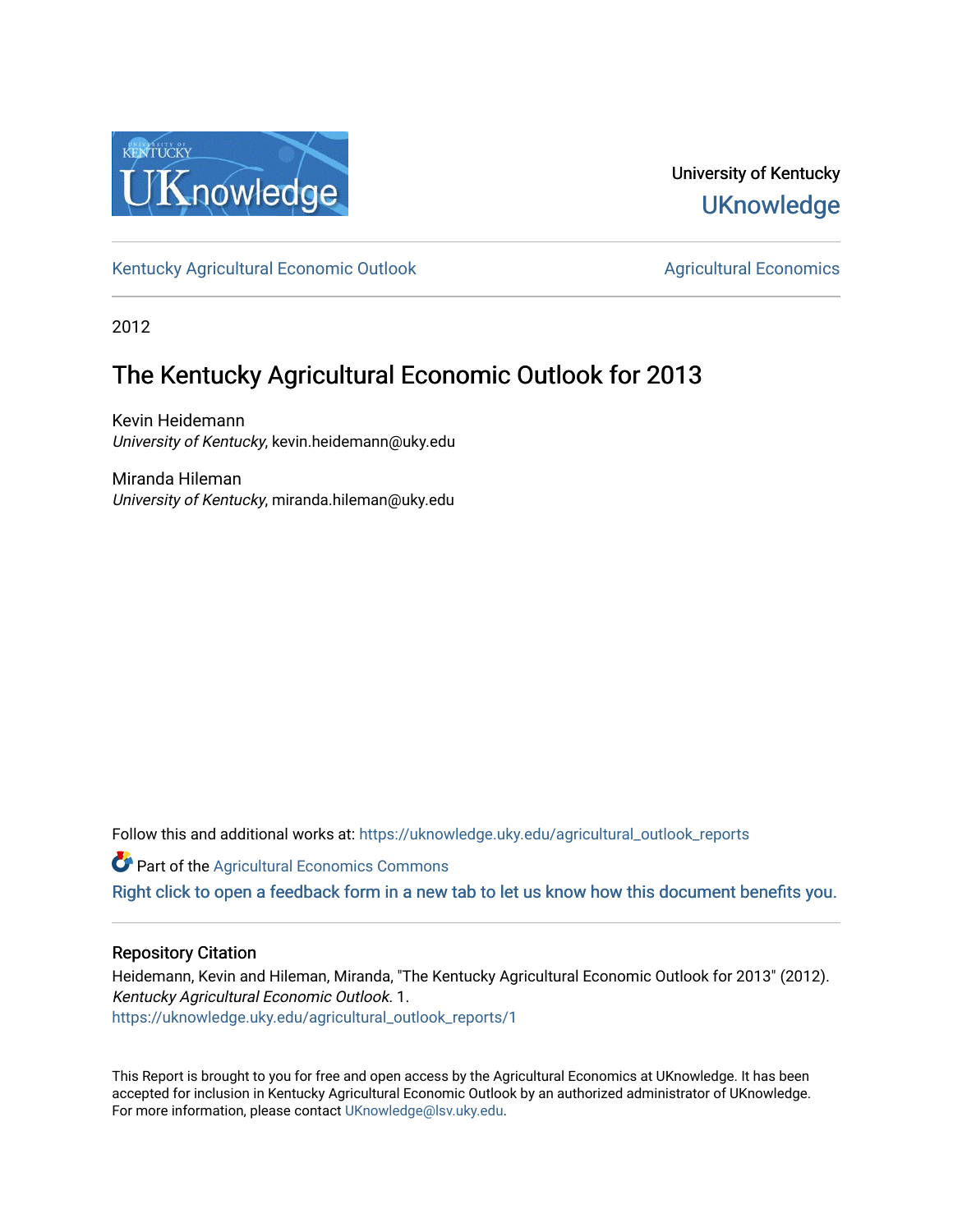

## **The U.S./Kentucky Farm Economy** *Will Snell*

**2012 Review:** The drought dominated the U.S./ Kentucky farm economy conversation in 2012. Crop yields suffered greatly and high feed costs coupled with depleted pastures and water supplies adversely impacted livestock prices and profit margins. In the midst of one of the nation's worst droughts, USDA is expecting U.S. net farm income for 2012 to remain near record levels —\$114 billion, just 3% below than the previous record of \$118 billion in 2011, and 54% more than the previous ten year average.

 Gross farm income increased due to modest increases in crop acreage and record level crop prices despite low crop yields. Consequently, national agricultural cash receipts are projected at record levels in 2012. Production expenses will be higher (due mainly to higher feed costs) and anticipated government payments (consisting primarily of direct payments and conservation payments) will remain relatively stable at approximately \$10.9 billion.

 The other significant part of the net farm income equation will be crop insurance payments, which may total around \$20 billion for 2012. The biggest losers evolving from the 2012 drought will be livestock producers (especially dairy), feedlot operators, and crop farmers without insurance protection who experienced significant yield losses. Internationally, U.S. export value remained near record levels in 2012 since higher prices offset the adverse effects of lower export volume, a slight appreciation of the U.S. dollar, and weak global economic growth.



What about Kentucky? The Commonwealth is coming off a record year in terms of agricultural cash receipts—slightly below \$5 billion in 2011. The outlook entering 2012 was for receipts to expand further with continued strength in crop and livestock prices and livestock returns, coupled with increased crop acres. Severe weather conditions in the spring (freeze) and summer (drought/heat) adversely impacted the quantity and quality of most crops. Corn took the biggest hit. Kentucky yields were slashed in half, a much greater reduction than national corn yield losses.

 Similar to national trends, higher feed costs and the slowing of the global and U.S. economies had a negative impact on Kentucky livestock prices, too. Despite yield reductions and livestock challenges, we estimate that Kentucky agricultural cash receipts will set another record level in 2012, exceeding \$5 billion for the first time in history. Preliminary USDA reports indicate Kentucky agricultural cash receipts for January-September 2012 totaled \$3.6 billion (10% above 2011's record level for the same period) primarily in response to carryover 2011 grain sold in 2012, strong spring cattle prices, and a good quality 2011 tobacco crop sold after Christmas. While cattle prices are off their spring 2012 highs, they will finish the year relatively high. A larger and higherpriced tobacco crop will enable tobacco receipts to increase this year. Despite significant yield losses, corn receipts for the calendar year will rival poultry as our top agricultural enterprise. Following a difficult period, the equine sector is showing signs of improvement. As a result, we are forecasting Kentucky agricultural cash receipts totaling \$5.3 billion for 2012. Kentucky's net farm income will be boosted by significant crop-insurance payments, which enable it to remain near the top end of our typical range (\$1 billion to \$1.5 billion), but well below our \$2.1 billion record high achieved in 2005 following the tobacco buyout.

**2013 Outlook:** After a challenging weatherrelated year, Kentucky farmers are hopeful for a better growing season. Crop price outlook will depend greatly on global production response to the relatively high-price incentives induced by tight world supplies, but price incentives for most crops will encourage additional cropland acres. Cattle prices and returns also will benefit from tight supplies. A rebounding of grain inventories could benefit dairy, poultry, beef, and hog returns by easing pressure on feed costs. Even though export volume has decreased, the value of agricultural exports is projected to increase to a record level in 2013 (\$143.5 billion) due to relatively high prices. Increasing demand for local foods and improving infrastructure will again allow local food market growth in 2013. Hopefully an improvement in the general economy and housing starts will boost timber and green (nursery and greenhouse) industry sales.

 Collectively, relatively strong prices, increased crop acres, and global demand will enable Kentucky agricultural cash receipts to continue to grow in 2013 (\$5.4 billion to \$5.6 billion). Our main concern is what will happen when approximately 15% to 20% of our current net farm income disappears with the tobacco buyout payments ending in 2014 and the likely elimination of direct payments. Kentucky agriculture will have to make up those losses (approximately \$200 million) in the marketplace, which will put more pressure on growth in local food markets and expansion in exports.

#### **Tobacco** *Will Snell*

**2012 Burley Review:** This past year has been the most interesting season for burley tobacco during the post-buyout era. Based on the world burley supply/demand balance entering 2012, it was apparent that tobacco companies were going to request that Kentucky burley farmers increase acreage. However, it was not clear how farmers would respond, given price/ profit incentives from other agricultural enterprises, labor challenges, increasing demands from burley contracting companies, and longterm regulator uncertainty. Despite these factors, U.S./Kentucky farmers did plant 14% more acres in 2012. The drought certainly impacted the 2012 crop, but tobacco yielded fairly well given the extreme weather conditions. Furthermore, curing conditions led to one of the better quality crops in recent years. USDA estimates the 2012 U.S. burley crop will total 202 million pounds, 17% above the 2011 crop. Global burley production fell 25% in 2012, with much smaller crops in Africa and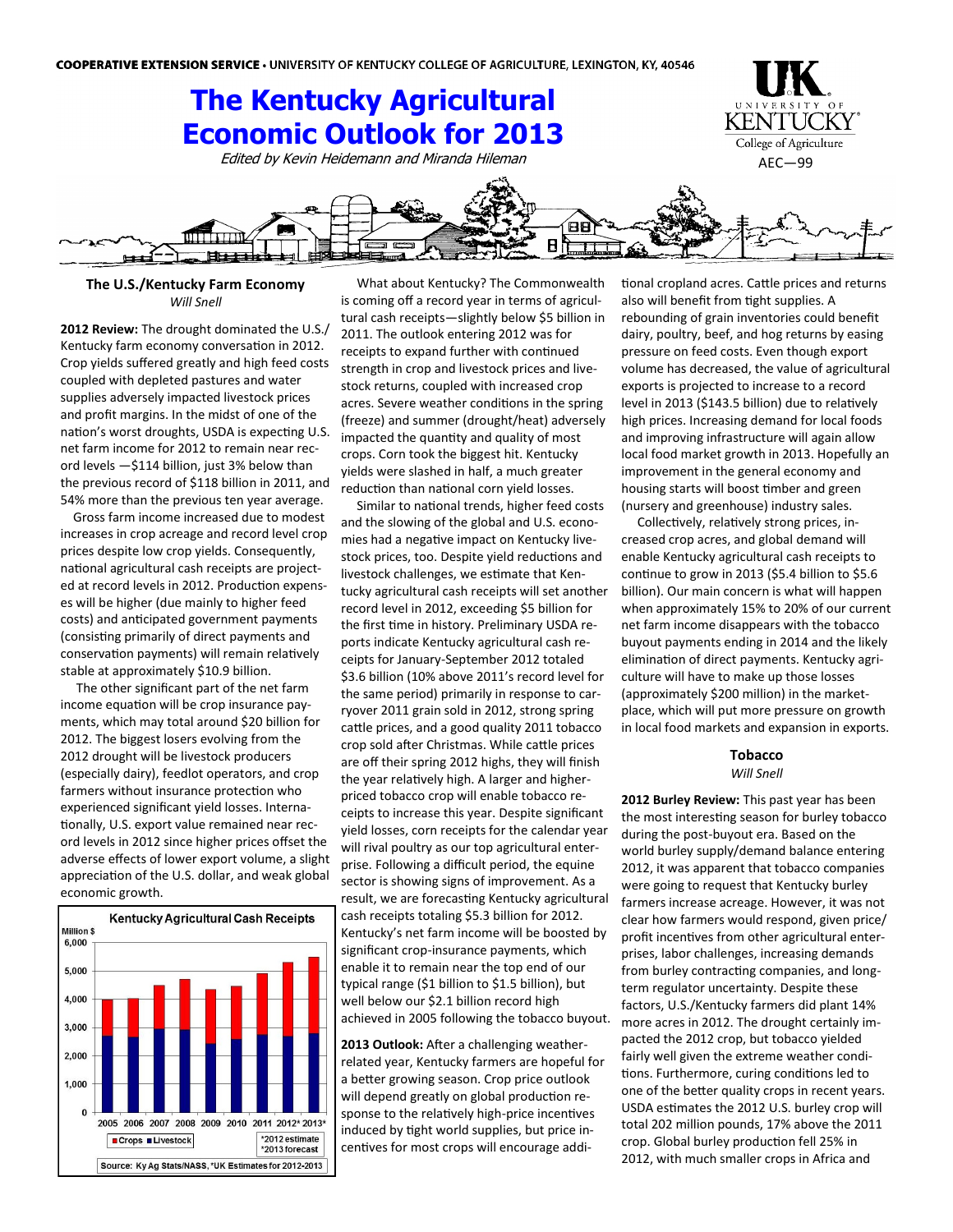South America. Given the tight world supply/ demand balance, demand for high-quality burley will be exceptionally strong for the 2012-13 marketing season. In fact, market demand conditions prompted new buyers and led to revised (higher) contract prices in November. A combination of a favorable supply/demand balance, higher contract prices, and aboveaverage quality has resulted in 2012 prices in the \$1.90s and even exceeding \$2.00/lb for top quality leaf compared to a \$1.75/lb 2011 average. U.S. burley disappearance (use) has stabilized around 210 million to 220 million pounds in recent years with fairly flat leaf exports and domestic use. Low U.S. burley supplies limited export opportunities in spite of favorable exchange rates. Domestic consumption continues to decline, but the rate of decline in U.S. cigarette consumption has decreased, which has supported domestic burley demand amidst tight world burley supplies. A larger overall (burley and dark) Kentucky tobacco crop (+11%) coupled with higher prices likely will generate a Kentucky tobacco value exceeding \$380 million for 2012, and may ultimately end up being the highest valued tobacco crop since the 2004 buyout.

**2012 Dark Review:** U.S. dark tobacco producers continued to benefit in 2012 from growing domestic snuff sales (increasing about 4% annually) as consumers respond to successful marketing efforts, new smokeless tobacco products, smoking restrictions, and the perceptions of lower health risks associated with smokeless products relative to cigarettes. On the supply side, dark tobacco acres have been adjusting the past few years in response to an excessive crop in 2008. According to USDA, U.S. dark fire-cured production was up 3% in 2012 (53.3 million lbs), but U.S. dark air-cured production fell 7% (14.9 million lbs). Kentucky produces around 60% of the nation's dark firecured tobacco and 80% of the dark air-cured output. Anticipated crop sizes are getting closer to consumption levels, which indicates that the industry is moving toward an ideal supply/ demand balance. Prices should be close to, or slightly higher than, last year's average of \$2.56/lb for dark fire-cured and \$2.28/lb for dark air-cured.

**2013 Outlook:** In response to higher global prices and the depleted level of noncommitted stocks, world burley production is expected to increase by more than 20% in 2013 as Africa and South America rebound. Due to supply uncertainties and anticipated needs, tobacco companies may offer contract volume increases for some U.S. burley growers in 2013. The response of U.S./Kentucky burley growers to other profitable opportunities is unclear given the concerns over labor and other regulations, dilapidating infrastructure, and increasing contract demands of tobacco com-

panies (i.e., GAP requirements). Expectations of larger global burley crops will constrain future price growth. The value of the U.S. dollar remains a critical issue in assessing future competitiveness and export expansion of U.S. burley in global markets. Domestic use will continue to decline in response to smoking restrictions, price hikes, and health concerns. The long-term outlook for U.S. burley hinges upon the global regulations on flavorings, which are a critical ingredient in blended cigarettes. However, other issues surrounding social responsibility (e.g. child labor laws), the environment, government regulations, and consumer health may favor U.S. burley growers if they can adjust quicker than their foreign competitors. Dark-tobacco prices and acreage should stay relatively constant in response to anticipated growth in smokeless sales amidst adequate supplies. If labor issues can be addressed, price incentives are provided, and a decent growing/ curing season evolves, market conditions may enable the Kentucky tobacco industry to approach \$400 million in sales for the 2013 crop.

## **Grains** *Cory Walters*

**2012 Review:** We entered 2012 with lower ending stocks in the U.S. and world markets for corn, soybeans, and wheat. Average farm prices rose in response to fewer ending stocks. From the 2010-11 crop years to the 2011-12 crop years the price of corn increased by \$1.04 per bushel (+20%), the price of soybeans increased \$1.20 per bushel (+11%), and the price of wheat increased \$1.54 per bushel (+27%). Kentucky producers responded to higher prices through planted acreage: corn-planted acres increased by 20% to 1.65 million acres; soybean-planted acres decreased by 1% to 1.47 million acres; and wheat-planted acres increased by 7% to 580,000 acres.

 Weather conditions were extreme. In Kentucky, corn took the hardest hit with an average predicted yield of 68 bushels per acre, about 49% of trend yield. Soybeans were somewhat spared due to late summer rains, coming in around 37 bushels per acre, about 94% of trend yield. The wheat crop fared well due to good spring growing conditions, coming in at 62 bushels per acre, at 95% of trend yield.

 Nationally, the November 2012 World Agricultural Supply & Demand Estimates (WASDE) report put the 2012 U.S. corn crop at 10.72 billion bushels, down 13% from the 2011 crop. Yield was hit hardest coming in at 122.3 bushels per acre (17% less than 2011). An additional five million planted acres (5.4 %) in 2012 helped keep production from going lower. High corn prices have caused users to look overseas for corn; imports are predicted to be up 245% over 2011 to 100 million bushels. High prices have also affected corn consumption. Total use is predicted to be down 1.3 billion bushels or

11% over last year to 11.17 billion bushels with reductions expected across all users of corn: feed and residual, down 9%; food seed and industrial, down 9%; and exports, down 25%. With less production than use, ending stocks are predicted to decrease 35% to 650 million bushels. Globally, corn ending stocks are down 11%.

 U.S. soybean production is predicted to come in at 2.97 billion bushels, off 4% from 2011. U.S. producers planted 3% more acres in 2012, yet yields are predicted to be about 6% less. Soybean use is predicted to be at 3.02 billion bushels, about 4% less than 2011. Declines are expected across all uses: more than 8% in crushings, and more than 1% each in exports and seed. A smaller crop size than use implies a reduction in ending stocks. WASDE predicts a 17% reduction in U.S. soybean ending stocks. Globally, ending stock levels should rise slightly due to production losses in the U.S. being offset with larger gains in South American production.

 U.S. wheat production in 2012 exceeded 2011 levels by more than 13%. Wheat use is predicted to increase by nearly 10% with increases predicted across all uses. Overall, U.S. ending stocks are predicted to drop a little more than 5%. Globally, ending stocks are expected to decrease by 12%, with the largest decreases coming from production issues from major exporters such as EU-27 and Australia.



**2013 Outlook:** We are entering another year with fewer ending stocks, especially for corn and soybeans. Prices have moved higher, which is providing incentive to produce more. As we move into winter and spring, corn and soybean prices will be sensitive to information pertaining to expected planted acreage. Moving into summer, corn and soybean prices will be sensitive to growing conditions, which will be independent from growing conditions experienced in 2012. A normal or better growing season coupled with increased planted acreage will put heavy downward pressure on prices. Alternatively, a poor growing season will result in a repeat of 2012 price action. Protecting expected revenue can be done through forward contracting and crop insurance. Forward contracting should be done incrementally on small percentages of expected production using decision dates and predetermined prices. The purchase of call options (to benefit from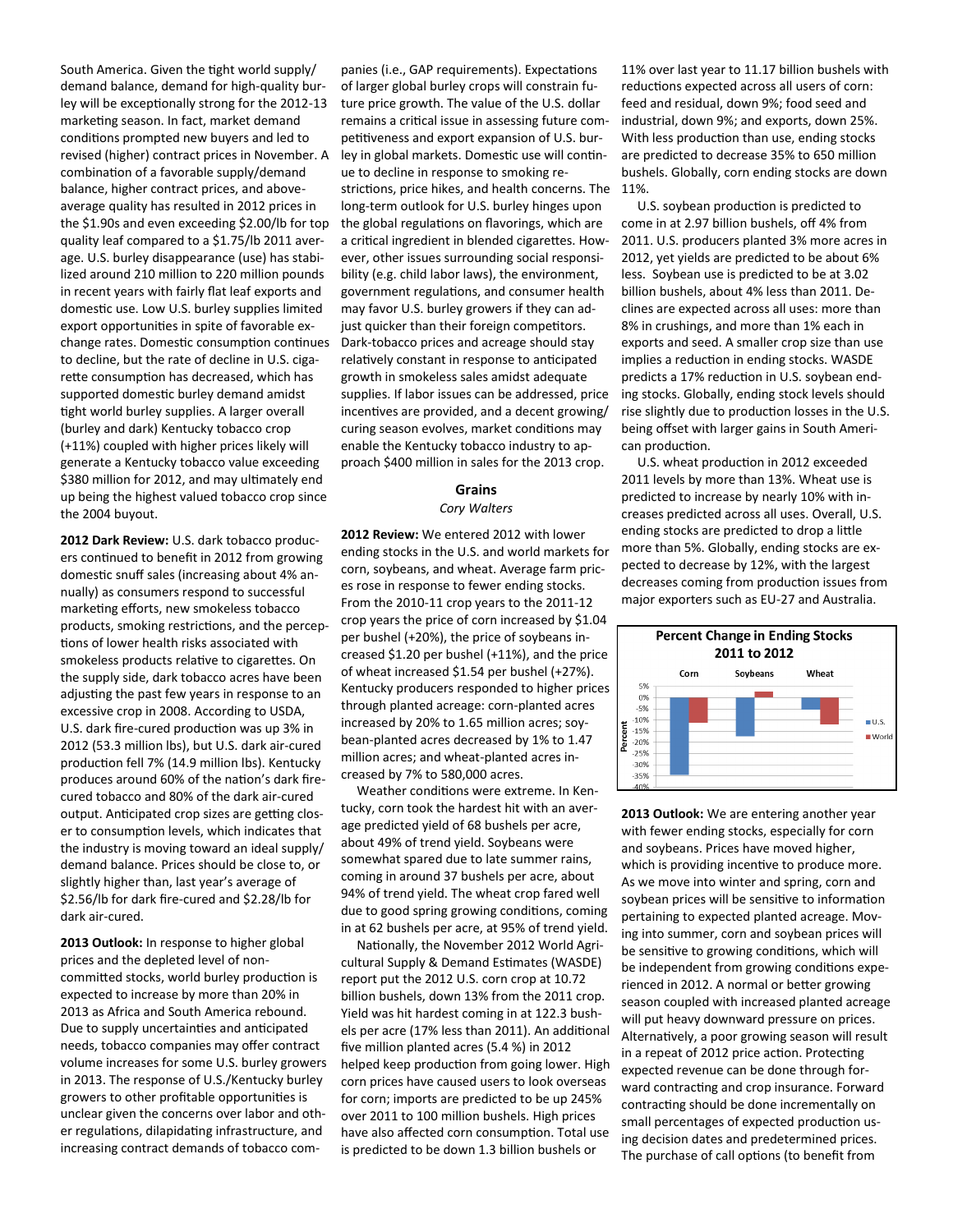significant increases in futures prices) over the critical portion of the growing season may be prudent on pre-sold bushels because it also can help alleviate apprehension toward using forward contracts. Crop insurance also should be purchased because it protects against not producing forward-contracted bushels. For the crop-insurance contract, a good starting point is a revenue-protection policy at a high coverage level with enterprise units and selecting trend adjustment, if available.

# **Livestock and Meats**

*Kenny Burdine and Lee Meyer*

**2012 Equine Review:** After dropping drastically in 2009 and 2010, Kentucky equine receipts rallied considerably in 2011, reaching \$800 million. Receipts are still well off the one billion dollar levels reached in 2006-08, but this change was a welcomed improvement since the market had previously experienced weak sales. Sales were steady during 2012, but prices were generally improved. For example, Keeneland's September yearly sale gross was down around 2%, but average price was up by about 14%. Total receipts are likely to decrease slightly in 2012, but the equine market appears to be showing signs of improvement.

**2013 Equine Outlook:** Looking ahead, equine markets should continue to improve during 2013. Improved sale prices and steady stud fees are likely as the market continues to recover. Assuming that demand remains relatively strong, receipts are likely to improve in 2013.

**2012 Cattle Review:** The spring 2012 cattle market set records through May. This was largely due to tight supplies and excellent spring weather, pushing calf prices into the \$2 range; many summer backgrounders paid more than \$1,000 per head for stocker cattle. However, feeder cattle prices fell sharply through summer as dry conditions and summer heat took their toll on the corn crop, causing a surge in corn prices. Heavy feeders regained some ground by fall, but calves remained well below their spring highs. Fortunately, moisture conditions improved for much of the state during the fall, which resulted in improved hay supply and delayed hay feeding from midsummer expectations.

**2013 Cattle Outlook:** Much like the last several years, tight supplies should provide solid underpinning for the 2013 feeder cattle market. Weather challenges and competition for ground have slowed much interest in expansion even with improved prices. Even if expansion were to begin in 2013, it would take until at least 2015 for larger calf crops to be seen. While wild cards such as grain prices and weather conditions exist, supply conditions couldn't look much better. Spring 2013 calf prices should reach levels similar to those of 2012. Prices likely will decline seasonally into

fall, but the fall 2013 market should be stronger than that of 2012. Overall, 2013 should be a good year for Kentucky cattle producers if weather is cooperative and grain prices stay within the range of expectations.



**2012 Dairy Review:** 2012 was another challenging year for dairy producers. Kentucky began the year with 75 million dairy cows in production, according to USDA's January estimate, which is a decrease of 2.5% from 2011. The U.S. All Milk price softened through spring and summer, sending April through July prices below \$17 per cwt. By year's end, production had slowed and prices had pulled back above \$20 per cwt. The 2012 U.S. All Milk Price will average around \$18 per cwt, which is down around \$2 per cwt from 2011. However, selling price is only one piece of the profit puzzle and dairy producers also have struggled in the face of rising feed costs.

**2013 Dairy Outlook:** Lower milk production levels are likely to keep prices relatively strong through the first half of 2013. However, yearover-year production increases are likely by the second half of 2013 and have the potential to put some downward pressure on milk prices in the third and fourth quarters. Overall, milk prices are still likely to average about \$2 per cwt higher in 2013.

**2012 Hogs Review:** Modest changes in pork production have been accompanied by significant changes in price over the past few years. 2012 production was up 2%. Prices for 2012 averaged about \$83 per cwt on a carcass weight basis (\$60 per cwt on a live-weight basis). This price is similar to 2011, but about 50% higher than the 2009 price. 2012 was a mixed year for profit because of the dramatic increase in feed costs. Trade continues to be a key market driver, with almost one-fourth of U.S. production going into export markets.

**2013 Hog Outlook:** Recent USDA Hog Inventory reports indicate a small, feed cost-driven decline in hog production for 2013. Pork production is expected to decline by 2% to 4% and per capita consumption will continue to decline to less than 45 pounds. With continued strong demand, both domestically and internationally,

prices should increase. The 2013 average price should be in the upper \$80s. Futures market contracts for the summer, normally the highest price season of the year, are trading for about \$100.

**2012 Sheep and Goat Review:** Lamb prices remain strong, but they are down 20% from the high levels of 2011. Lamb prices are difficult to standardize because of the large variety of types and weights on the market, but fall prices for 100 pound lambs in Kentucky were about \$1 per pound, compared to \$1.20 per pound in New Holland, Pa. Sheep numbers are rising in Kentucky after several years of decline. There are about 40,000 sheep in Kentucky, according to the USDA's most recent report, which is an increase of 18% compared to a 2% decline nationally. The goat market, unlike the lamb market, has remained at the high 2011 levels. New Holland prices are averaging about \$1.80 per pound for Selection 2, 60-80 pound kids. Similar goats at Kentucky graded markets sold for \$1.50 per pound. The national goat inventory is down about 4%, but Kentucky's inventory is down 6% from 2011. However, dairy goat numbers in Kentucky are up significantly to 7,000; which is a 24% increase even though the U.S. inventory was relatively dormant.

**2013 Sheep and Goat Outlook:** An expected 10% drop in 2013 production is likely to help strengthen the 2013 lamb market. However, since half of the lamb consumed in the United States is imported, trade impacts can have significant implications for the national lamb market. A large portion of Kentucky lamb is sold directly into the local market so prices are more stable. Goat prices are likely to remain at the high levels of 2012 because of a strengthening economy and declining production caused by a smaller national goat flock.

**2012 Broiler Review:** Broiler production declined slightly in 2012 after hitting a peak in 2011, while exports hit a new record high and accounted for more than 19% of production. Domestic consumption dropped to 80 lbs per person and prices rose by 6%. Breast meat and wing prices increased over 2011, but dark meat prices remained steady.

**2013 Broiler Outlook:** Similar to the entire livestock sector, feed prices are having an impact on broiler production levels. However, the impact will be minimal because production is likely to decline only 2%. Higher 2012 prices have partially offset increased feed costs, reducing the impact on overall production levels. The USDA predicts exports will remain at high levels, which will leave less than 80 pounds of chicken per person to the domestic market (the lowest levels in 10 years). Prices are likely to rise 5% to 10%, and average in the upper \$.80s for 2013.